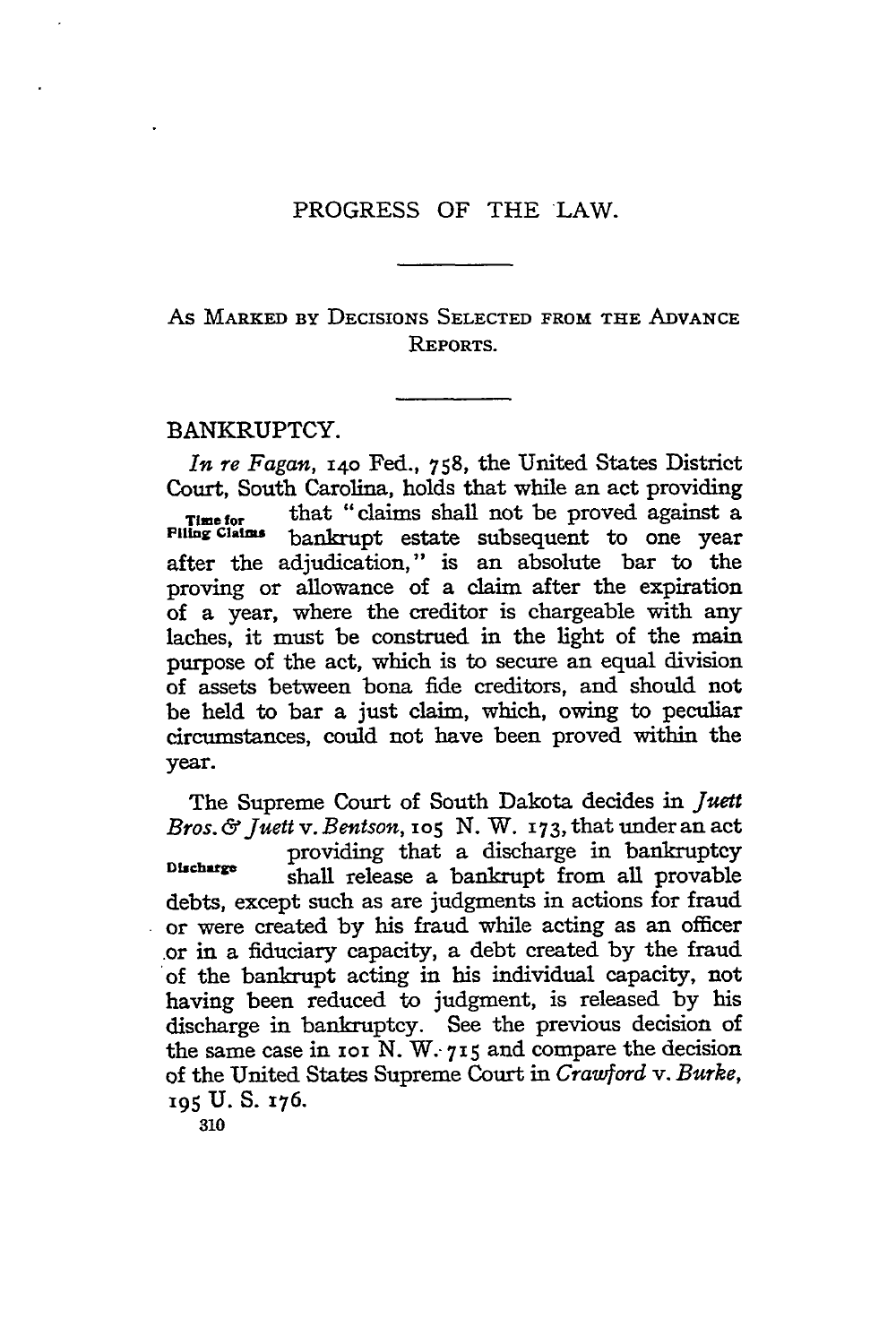#### CARRIERS.

An important case with reference to the completeness of delivery of baggage to a carrier occurs in *Gregory v.* **Delivery at** *Webb,* 89 **S.** W. **11o9.** As is generally done in large towns or cities plaintiff contracted with the transfer company to deliver his trunk at a depot. The transfer company's servant placed the trunk in the entrance of the baggage room of the depot company unchecked, without calling it to the attention of any agent of such company, or advising any one to whom the trunk belonged. Thereafter another person mistook the trunk for his own and had it checked out. Under these facts the Court of Civil Appeals of Texas decides that the mere placing of the trunk in the baggage room was not a delivery to the depot company, which did not occur until it was claimed, and that such company was therefore not liable for its loss. With this decision compare *Grosvenor, v. New York Cent. R. R.* **.39** *N. Y.* 34.

## CHARITIES.

In *Hegeman's, Ex'rs v. Roome,* 62 Atl. 292, the Court of Chancery of New Jersey holds that a bequest to a trustee for the purpose of making such Indefiniteness distribution among religious, benevolent, and charitable objects as he may select is void as vague and indefinite. Compare *Hyde* v. *Hyde,* 64 N. Y. Eq. 6.

### CONSPIRACY.

The Supreme Court of Illinois holds in *Purington* v. *Hinchliff,* **76 N. E.** 47, that an agreement not to use, **Boycott:** purchase, or lay brick made by any person who does not subscribe to the rules of a builders' association, made for the purpose of injuring the business of such person, is illegal, and the parties thereto are liable for acts done in pursuance thereof and to the damage of the injured person. Compare *Doremus v. Hennessy, 176* II. 6o8; 43 L. R. **A. 797.**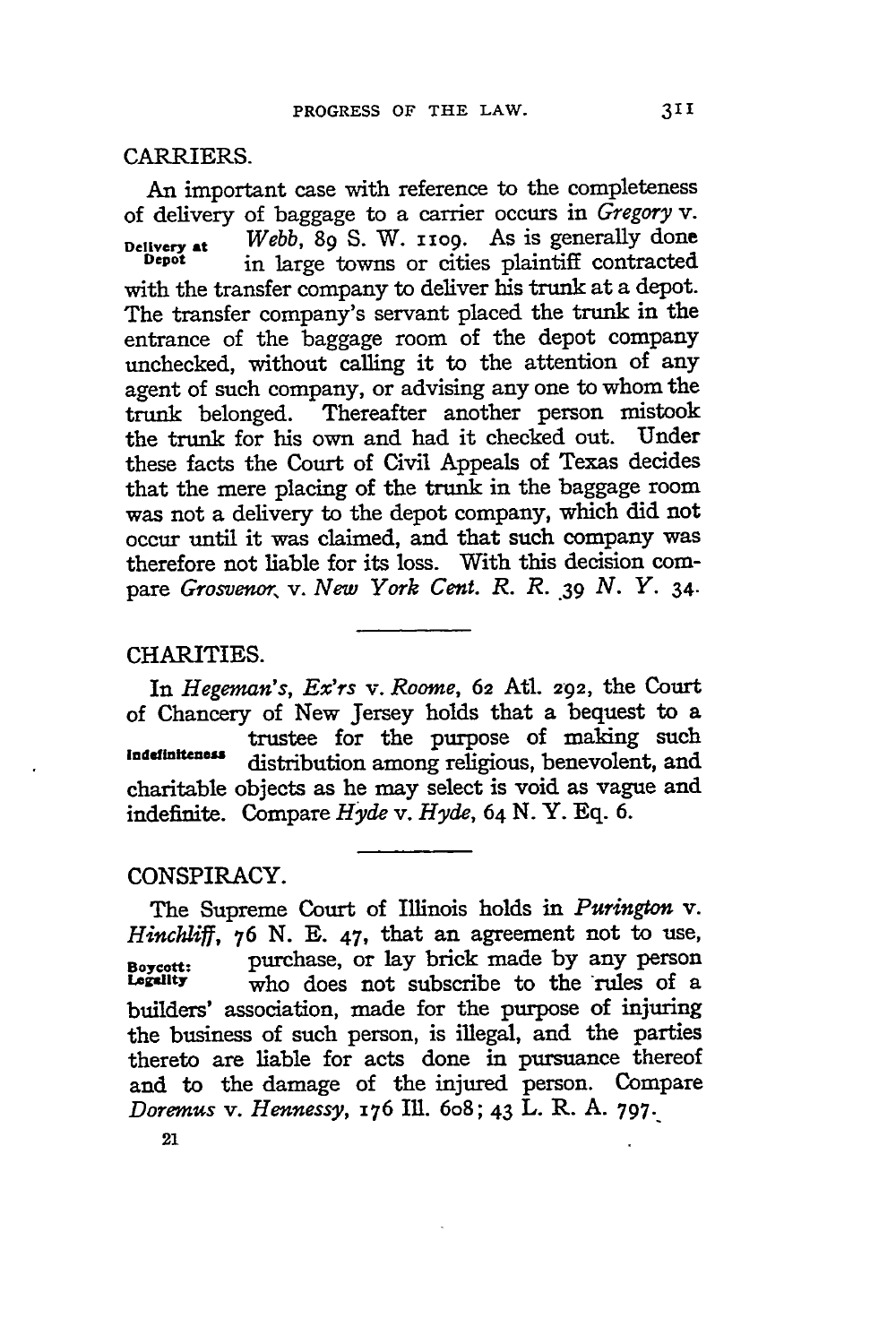# CONSTITUTIONAL LAW.

The Supreme Court of Nebraska holds in *Halter v. State, 105* N. W. **298,** that the power to limit the use of **Prohibiting Use** the national flag does not belong exclusively of Flag to the Federal Congress but may be exercised by the several states. It can readily be imagined that the validity of the legislation, however, would depend on the reasonableness of the limitation of the use.

# CONTRACTS.

The Supreme Court of Minnesota holds in *Shevlin v. Shevlin*, *io5* N. W. **257**, that there is no presumption of *Fiduciary* fiduciary relations between brothers, espe-Fiduclary **FIGUCIARY relations** between brothers, espe-<br><sup>Relations</sup> cially where both of them are of mature years and have had experience in the matters of business as to which fraud is alleged. The fact that such confidential relation existed must' be affirmatively established by proof. The burden of proof rests upon the party asserting it.

Against the dissent of one judge, the Court of Appeals of New York holds in *Jacobs v. Cohen, 76* N. *E.* **5,** that a contract between an employer and a labor **Union Labor** union whereby the employer agreed to employ for a certain period only members of a union in good standing, and under which contract the union bound itself to furnish the services of its members, is not void as in violation of public policy, so that a note given **by** the employers to secure the contract and to be applied as liquidated damages on violation thereof is valid. Compare herewith *Curran v. Galen, 152 N. Y. 33,* **-** *37* L. R. **A. 802.**

### CORPORATIONS.

The Supreme Court of the United States decides in *First Nat'l Bank of Ottawa v. Theodore R. Converse,* **<sup>26</sup>** S. C. R. **3o6,** that it is ultra vires of a national Ultra Vires Act **bank** to take stock in a corporation organized to embark in the purely speculative business of buying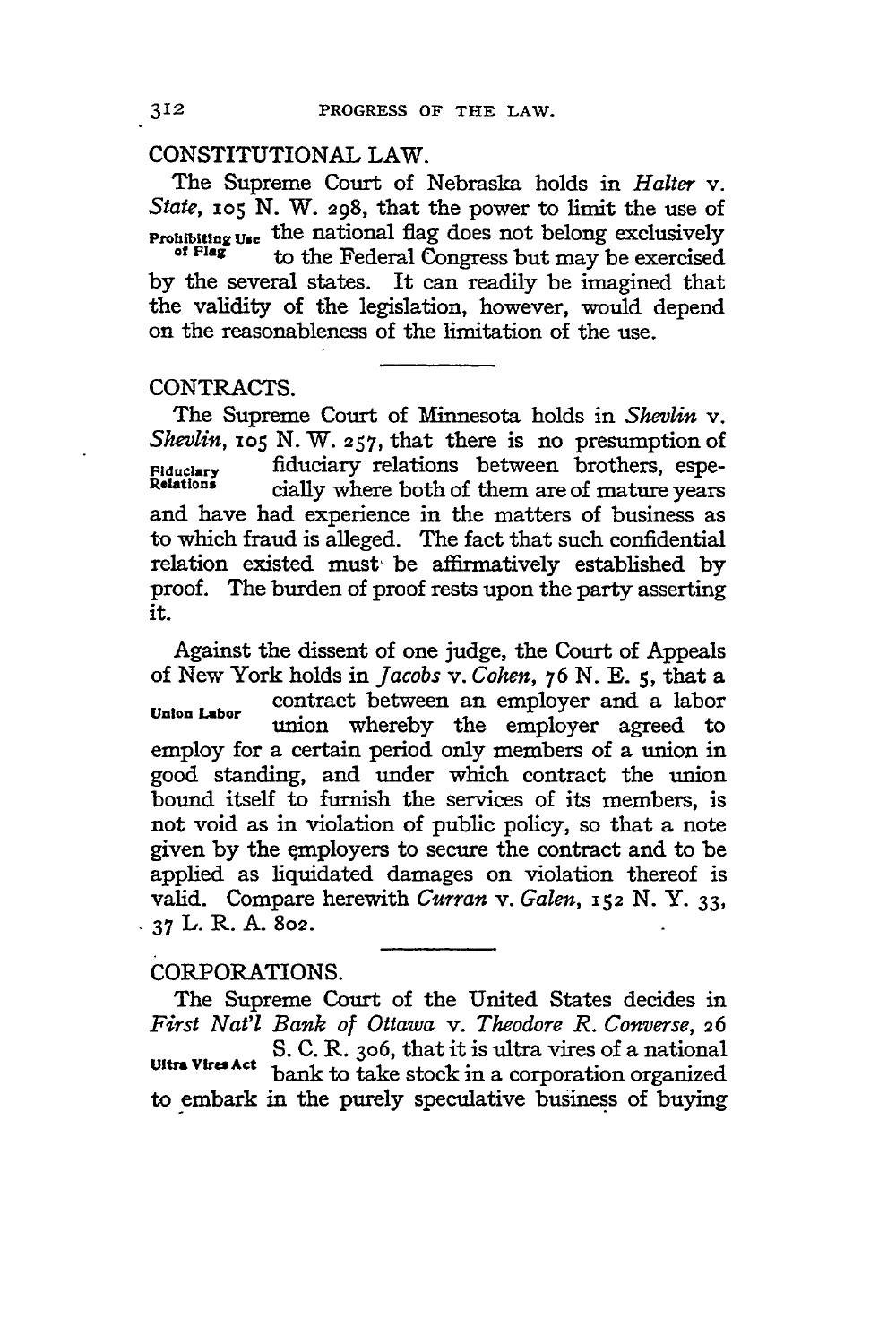### CORPORATIONS (Continued).

and selling the stocks and assets of an existing and insolvent corporation, with power, but without the obligation, to engage, as an independent enterprise in the manufacturing business, although the bank takes such stock in exchange for a claim against the insolvent corporation. Applying this rule it is held that such want of authority of a national bank to subscribe for capital stock in a speculative enterprise is a valid defense to an action against it to enforce its statutory liability as a stockholder.

### **DAMAGES.**

The Supreme Court of North Carolina seems to look with small concern upon the misfortunes of a young married couple, as appears in *Eller v. Garo-***Mental Anguish** *lina & W. Ry. Co.,* **52 S.** E. **305,** where the Court lays down the general rule that mental anguish, experienced by a prospective groom on the damaging by a railroad of the wedding trousseau of the bride to be was too remote a form of damage to entitle the groom to recover therefor against the railroad, which did not know of the intended marriage

# DEATH.

In order to apply the presumption that a person who has been absent for seven years unheard of is dead, it must be shown of course that inquiry Fresumption<br>has been made and has been fruitless. This<br>absence inquiry the Supreme Court of Kansas holds in *Modern Woodmen of America v. Gerdom,* **82** Pac. 1100, should extend to all those places where information is likely to be obtained, and to all those persons who in the ordinary course of events would be likely to receive tidings if the party were alive, whether members of his family or not; and, in general, the inquiry should exhaust all patent sources of information,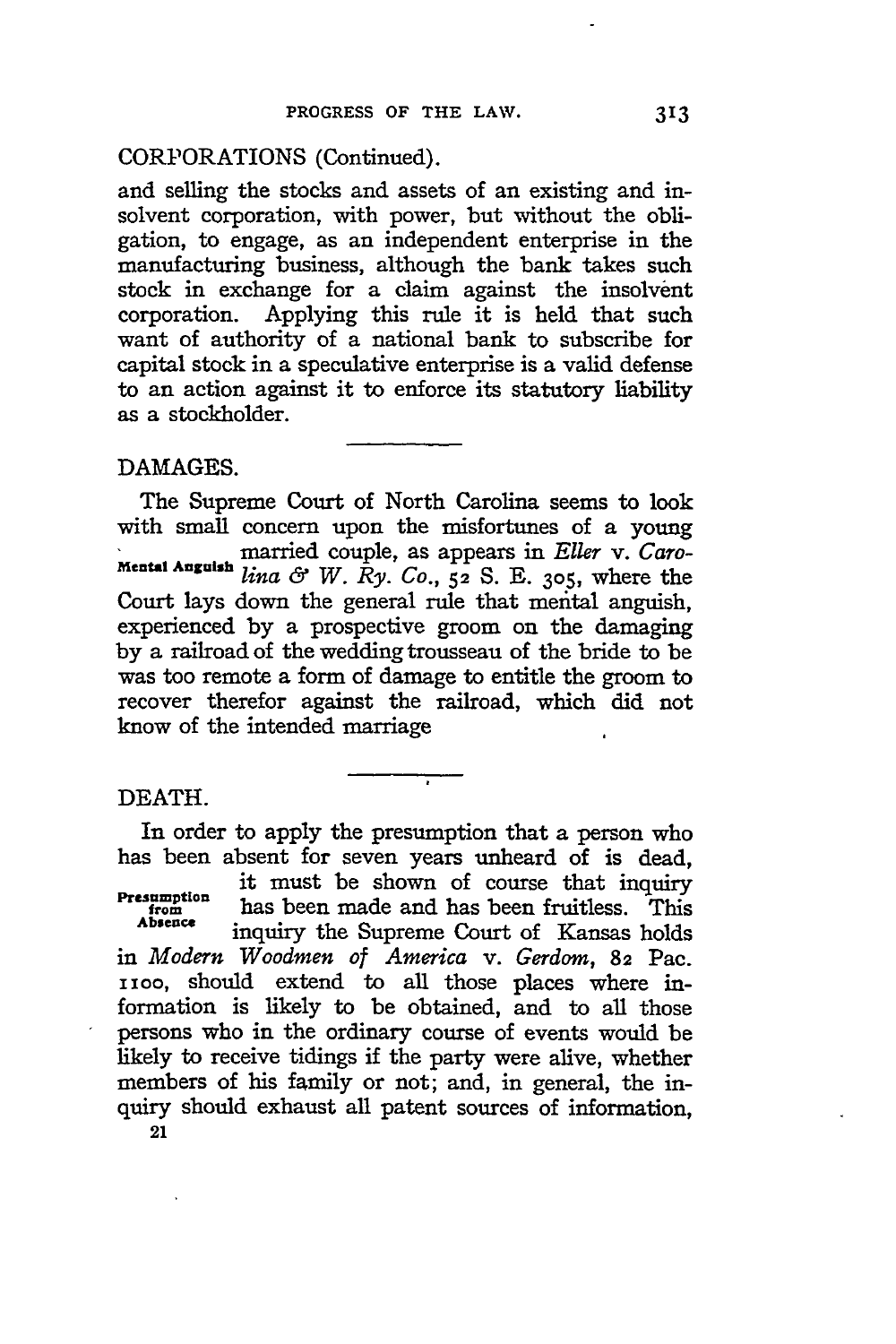and all others which the circumstances of the case suggest. Compare *Hitz v. AhIgren,* **170** Ill. 6o.

## EVIDENCE.

According to the trend of authority the rule seems to be fairly well established that in an action for personal<br>Exhibition of injuries an individual cannot be compelled **Exhibition of** injuries an individual cannot be compelled **Person** to submit his person to the examination of a physician or of the jury. A modification of this general rule appears in *Houston &9 T. C. R. Co.* v. *Anglin,* 89 S. W. 966, where the Supreme Court of Texas holds that where plaintiff, in an action for personal injuries, voluntarily exhibited to the jury his injured chest, it was error to refuse to compel him to exhibit it to a physician who testified that he had examined him shortly after the accident, and that his chest was then deformed, for the purpose of showing by the physician that the same condition which existed at the time of the trial existed immediately after the accident. See in connection herewith *Austin &c. Ry. Co. v. Cluck,* 77 **S.** W. 403.

In *Harrison v. Remington Paper Co.* 14o Fed. 385, the United States Circuit Court of Appeals Eighth **corportion** Circuit, decides that the books and records of a private corporation are not competent evidence against third persons in the absence of proof of their knowledge and assent to them, to establish their relation of stockholders to the corporation or to prove other contracts between them and it. But an admission of a party against his interest inscribed upon the books of a corporation and signed by him, are as competent and persuasive evidence against him as though they were written elsewhere. Compare *Rudd* v. *Robinson,* **126** N. Y. 113; **12** L. R. A. 473.

# LANDLORD AND TENANT.

The Supreme Court of Michigan decides in *Swart v Western Telegraph Co., 105* N. W. 74, that where pro-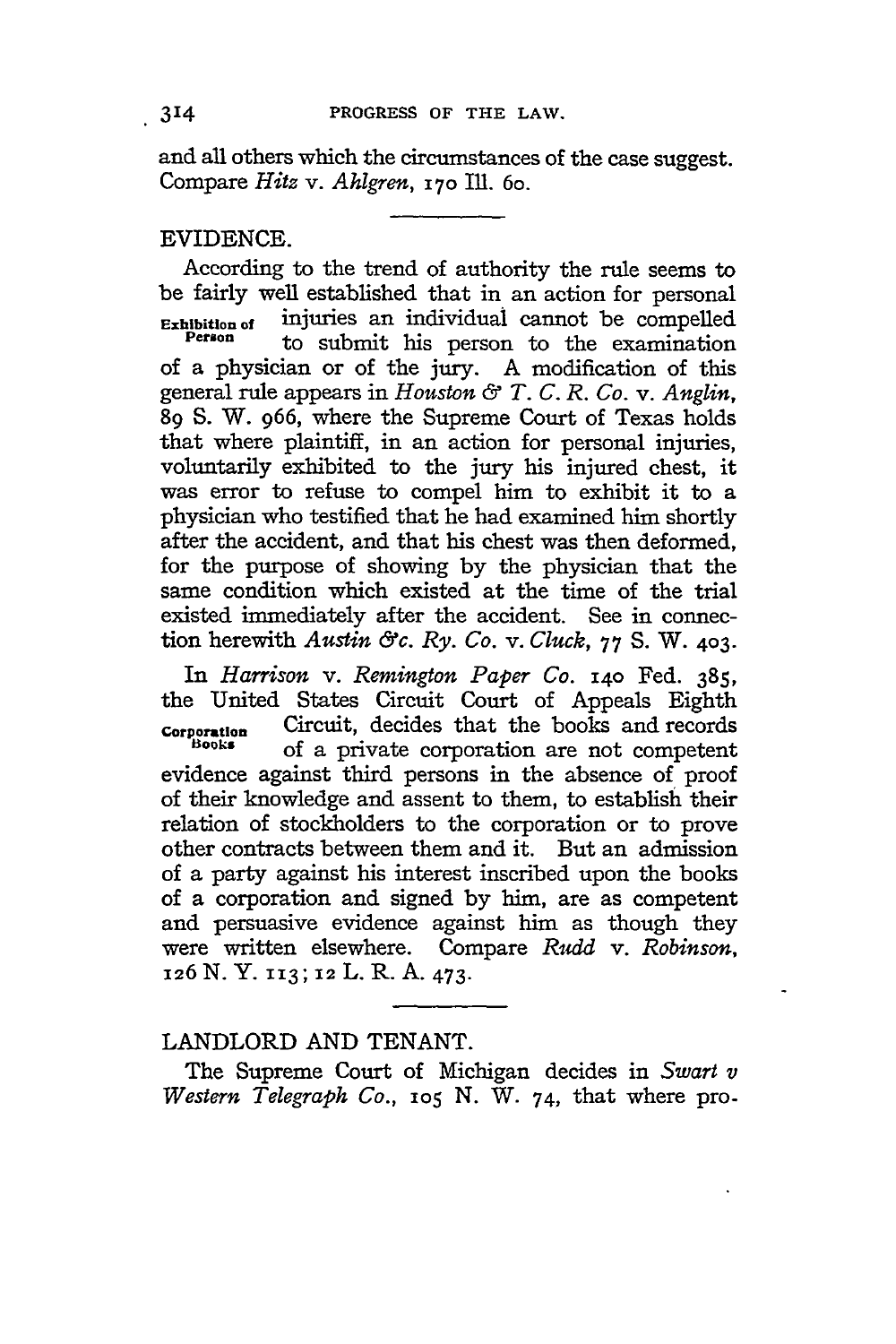prietors of a hotel agreed to lease space in their hotel<br>senses: Berght to a telegraph company, and the term, *Leases:* **Parol** to a telegraph company, and the term, **Contracts** amount of rent, and times of payment were fixed, but no written lease was executed as contemplated, because of a disagreement between the parties as to the extent of the hotel's franking privilege and the hours during which the office should be kept open, there was no such meeting of the minds as to constitute a valid parol lease **by** which the rights of the parties could be determined during the occupancy of the space **by** the telegraph company, but its occupancy was under a tenancy at -will, terminable upon a month's notice. Compare *Huyser* v. *Chase,* 13 Mich. **98.**

### LIBEL.

The Supreme Court of North Carolina decides in *Gattis v. Kilgo,* **52** S. **E. 249,** that the publication of the **Commu,a-** proceedings of a college board of trustees **tlons: Privilege** in the investigation of charges against one connected with the college, which pamphlet was intended for circulation among the patrons of the college and among those likely to become such, was qualifiedly privileged, and therefore could not be made the basis of an action for libel in the absence of proof of malice.

# MONOPOLIES.

In *White Star Line v. Star Line of Steamers, io5* **N.** W. 135, the Supreme Court of Michigan decides that a com-Illegal *bination between corporations engaged in*<br> **Combinations** the public employment of carrying freight the public employment of carrying freight and passengers **by** boat between points in different states, the purpose of which is to create a monoply in the traffic between the points specified, and **by** which the earnings of the combining corporations are pooled and divided between them in stated proportions, is unlawful and invalid under the Act of Congress known as the "Sherman Act," and that the fact that the contract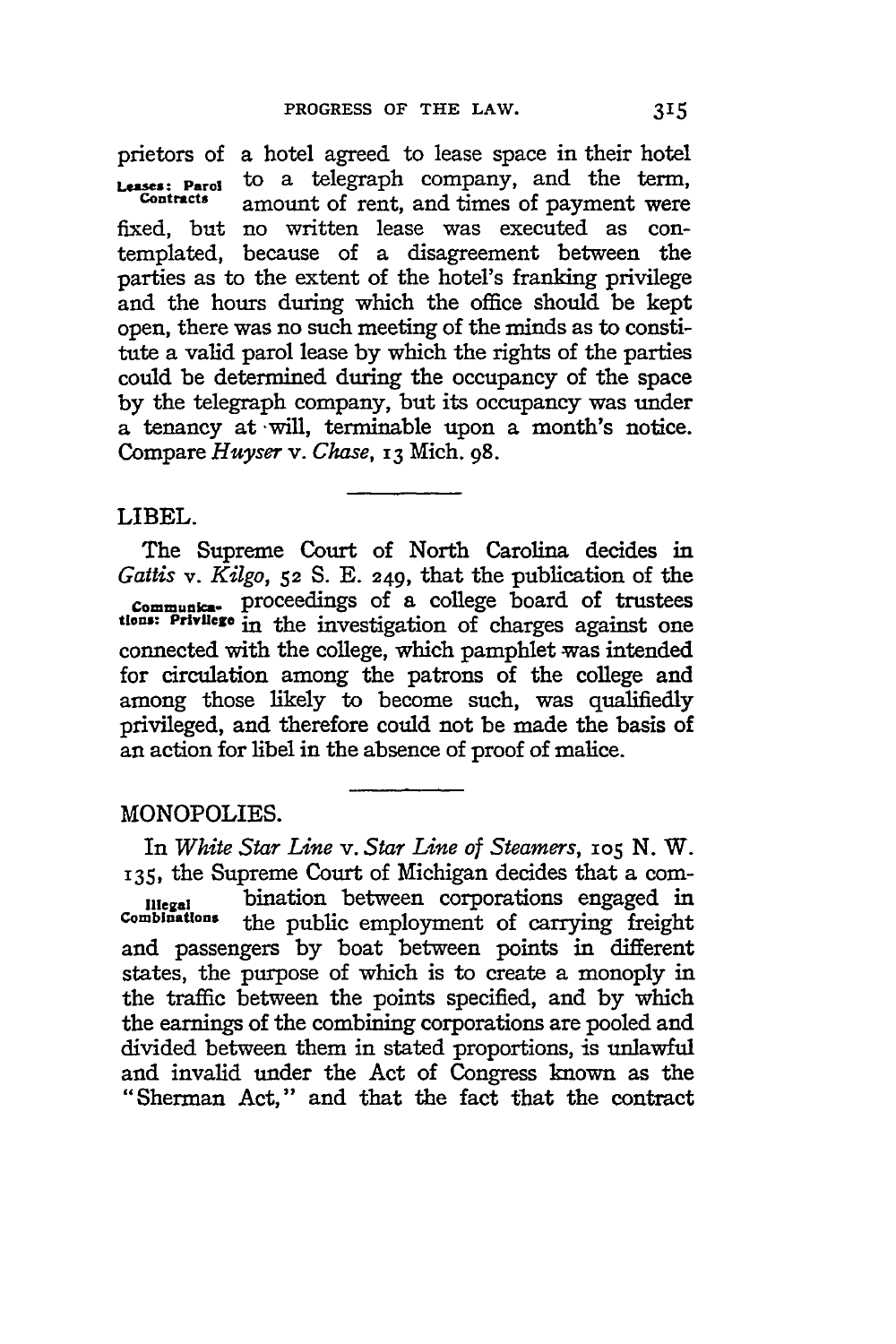# MONOPOLIES (Continued).

might be valid as to traffic between points in one of the states does not protect it from being declared invalid under the federal statute.

## MUNICIPAL CORPORATIONS.

The Appellate Court of Indiana, Division No. 2, decides in *Collier Shovel & Stamping Co. v. City of Washington,* **Contracts:** 76 N. W. 122, that a contract **by** a city to donate a sum of money to a corporation, if it would maintain a factory there for a certain period, is void, and on breach by the corporation the city cannot recover on a bond given by the corporation to secure performance.

# PARENT **AND** CHILD.

With two judges dissenting the Court of Errors and Appeals of New Jersey decides in *James v. Aller,* 62 *Atl.* Gifts. **427** that a voluntary settlement by a father,<br>Revocation ofter a second marriage on the objection after a second marriage, on the children of the first marriage, covering substantially all his property, but executed when he was steadily accumulating money, with knowledge of the effect of the instrument, was not subject to revocation in equity at his instance as improvident. Compare *Garnsey v. Mundy,* 24 N. J. Eq. 243.

In *Texas 6 P. Ry. Co. v. Herbey,* 89 **S.** W. **1095,** the Court of Civil Appeals of Texas decides that where, **Injuries to** without his father's consent, an infant is employed in a dangerous service at which he is injured, his father's right to recover is based on his common law rights, and not on the question whether the son could recover in a suit for himself. Compare *Railway Co. v. Brick,* 83 Tex., **527.**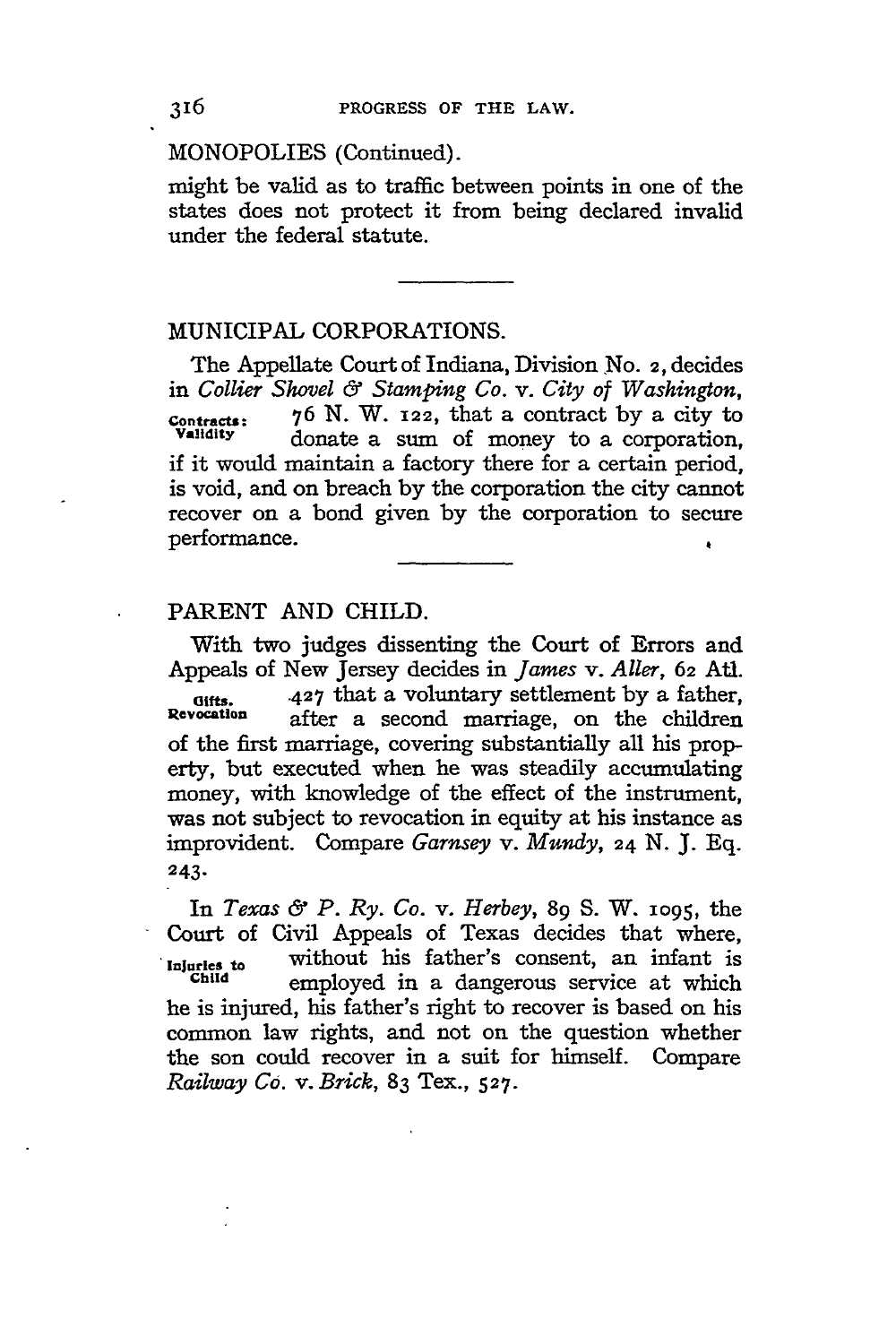# RAILROADS.

In *Western Maryland R. Co. v. Blue Ridge Hotel Co. of Washington Co.* **62** Atl. 351, the Court of Appeals of Ultra Vires Maryland decides that where a railroad company made an ultra vires contract by which it guaranteed the payment of interest and dividends on the bonds and stock of a hotel company to aid in the improvement of the latter's property, and thereafter received nothing of benefit from the hotel company except increased earnings for transportation of passengers and freight over its road, it was not precluded from subsequently claiming that the contract was ultra vires and void. The decision presents an excellent review of the questions involved. *Compare Johnson v. Hines,* 61 **Md. 131.**

# STATUTE OF LIMITATIONS.

In *United States to use v. Mercantile Trust Co. of Pittsburg, Appellant,* **213** Pa. **411,** the Supreme Court of **Bond:** Pennsylvania decides that a surety on a bond under seal is not released from liability on eth bond because the statute of limitations has run against the debt for which the bond was given as security.

# TELEGRAPHS.

An important decision is made **by** the Supreme Court of Indiana in *Western Union Tel. Co. v. State, ex rel. Hammond Co.* **76** N. W. ioo, where it is Business: held that where a telegraph company, in<br>Discrimination the exercise of its charter rights and in Discrimination the exercise of its charter rights and in connection with its other business, has been engaged in buying continuous quotations of prices of products of a Board of Trade, and selling the same, at a fixed price to such" persons as desired them for such a length of time as to make such quotations necessary to the successful conduct of business in such products, the quotations and the system of supplying them have become impressed with the public interest, so that, so long as the company continues in such business, it must supply those desiring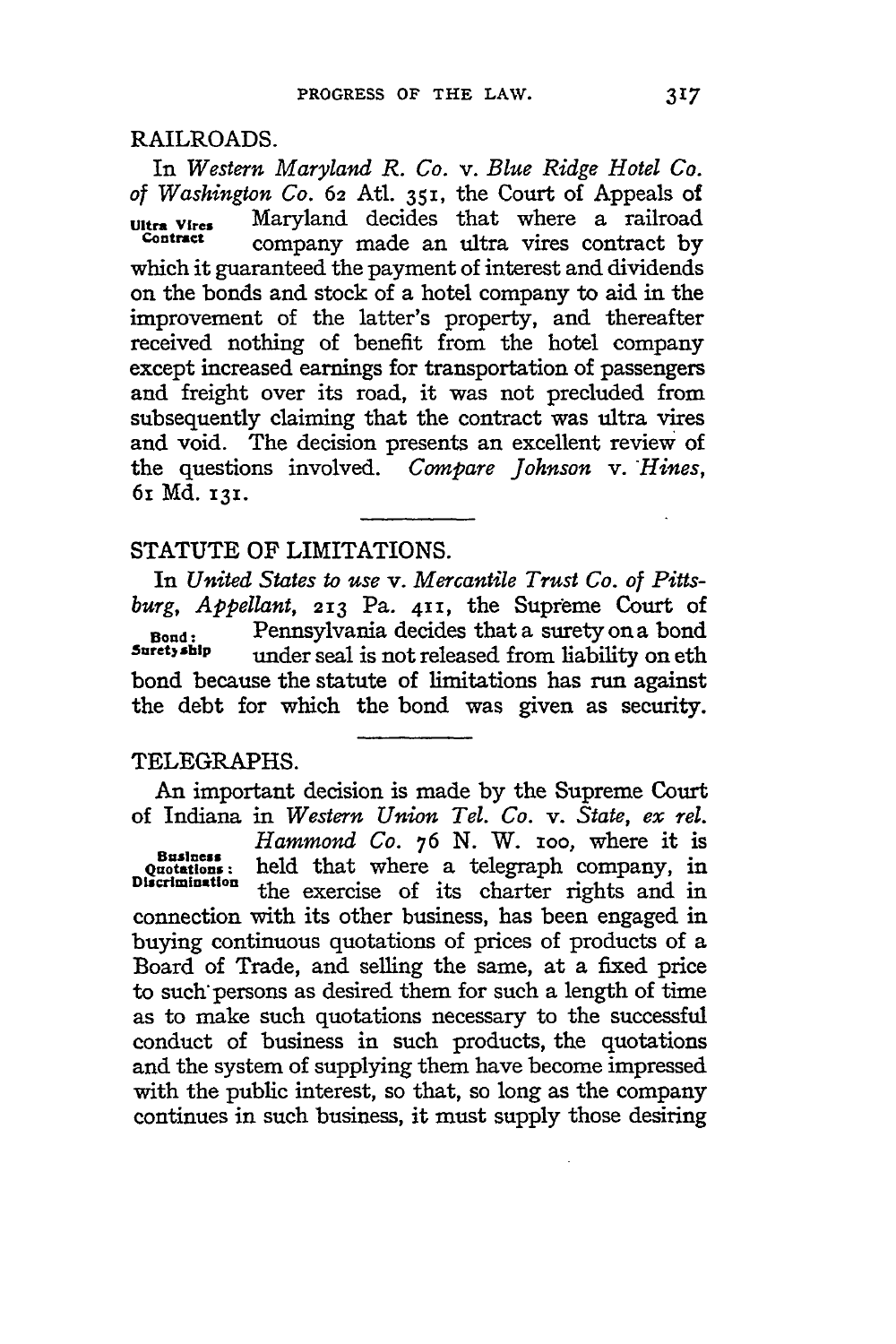;TELEGRAPHS (Continued).

the quotations on equal terms. Compare *Inter-Ocean Publishing Co. v. Associated Press,* 148 Ill. 450; 48 L. R. A. 574.

### THEATRE TICKETS.

In *Collister v. Hayman, 76* N. E. 20, the Court of Appeals of New York decides that a clause in a theatre **Condition** ticket providing that, if sold by the purchaser<br>Against Sale at the sidewalk it would be refused at the at the sidewalk, it would be refused at the door, is valid and enforceable as against all subsequent purchasers, where its purpose is to prevent the purchase of tickets by ticket speculators to resell at an advance over the price charged by the management. See in connection herewith the recent decision in Pennsylvania in the case of *Horney v. Nixon,* 213 Pa. **2o;** American Law Register Vol. 54 page ioo.

### TORTS.

In *Baltimore & 0. R. Co. v. Chambers,* 76 N. E. **791,** the Supreme Court of Ohio holds that no action can be **Death by maintained in the courts of that state upon**<br>Wrongful Act a cause of action for wrongful death oca cause of action for wrongful death occurring in another state, except where the person wrongfully killed was a citizen of the state of Ohio. See in connection with this case *Railroad Co. v. Fox,* 64O. S. **133.**

WILLS.

With two judges dissenting the Supreme Court of Iowa decides in *Steiff* v. *Seibert,* io5 **N.** W. **328,** that **I** pevise of **Where a life estate with power of disposal**<br>**Remainder** is given by will and provisions as to the is given by will, and provisions as to the power of disposal, no matter how broad, contemplate a possibility that a portion of the property may remain undisposed of, a devise of a remainder in such portion as shall be undisposed of at the termination of the life estate is effective and vests such remainder in the devisee named. See also *Melton v. Camp,* **121** Ga. **623.**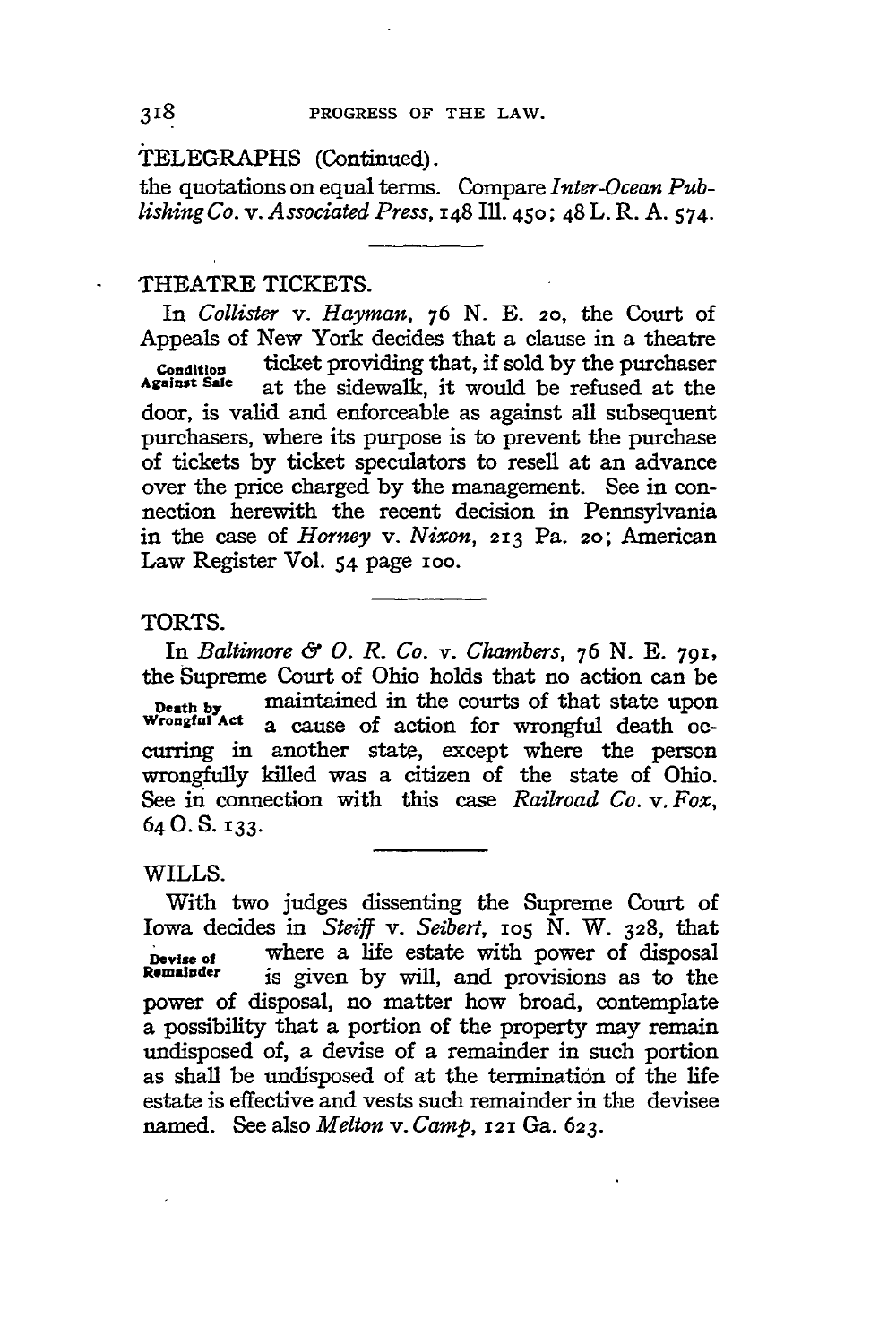SALES.

With one judge dissenting, the Court of Criminal Appeals of Texas decides in *Golightly v. State,* **90** S. W. 26, that where the agent of a liquor house took a written C. O. D. order for liquor, the sale was consummated at the point of shipment, and not at the destination notwithstanding an oral agreement that the purchaser need not accept the liquor and that the title should remain in the liquor house until it was paid for. Compare *Vogle v. State,* 42 Texas C. R. **389.**

### PASSENGERS.

The Court of Civil Appeals of Texas holds in *Missouri K. & T. Ry. Co. of Texas v. Byrd,* **89** S. W. **99 <sup>i</sup> ,** that **When Relation** where a coach was placed near the station for persons to go on board in the evening to await the train, which was to leave several hours later in the night, persons taking passage on such train became passengers on entering such car under the direction of the carrier's agent. See in connection herewith *All~nder v. Chicago &c. Ry. Co.,* 37 Iowa 264.

# MASTER AND SERVANT.

The New York Supreme Court, Appellate Division, Third Department, decides in *Hazzard v. State,* **95** N. Y. **Fellow Servant** Supp. **1103,** that where defective machinery Rule is furnished by the master in violation of the <sup>Rule</sup> is furnished by the master in violation of the rule that he is bound to use reasonable care in providing his employee with machinery and appliances reasonably safe and suitable for his use, and to keep such machinery and appliances in repair, the rule which exempts the master from liability for injury through the negligence of a fellow servant does not apply.